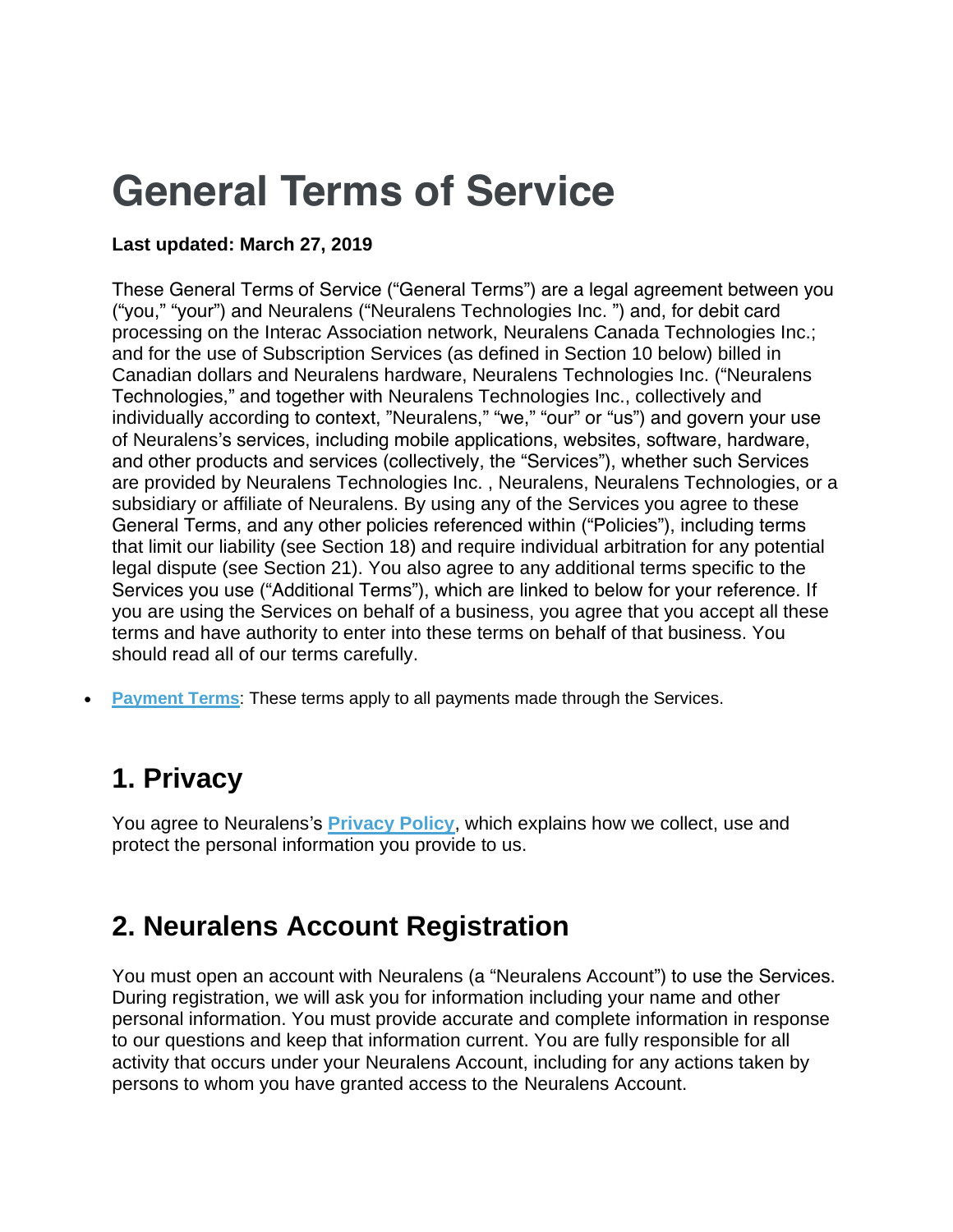## **3. Revisions, Disclosures and Notices**

We may amend the General Terms, any Additional Terms, or our Policies, at any time with notice that we deem to be reasonable in the circumstances and in accordance with applicable law or code of conduct, by posting the revised version on our website or communicating it to you through the Services (each a "Revised Version"). The Revised Version will be effective as of the time it is posted. Your continued use of the Services after the posting of a Revised Version constitutes your acceptance of such Revised Version. However, any Dispute (as defined in Section 20) that arose before the changes will be governed by the applicable terms and policies in place when the Dispute arose.

You agree to Neuralens's **E-Sign [Consent](https://www.neuralens.io/esign)**. We may provide disclosures and notices required by law and other information about your Neuralens Account to you electronically, by posting it on our website, pushing notifications through the Services, or by emailing it to the email address listed in your Neuralens Account. Electronic disclosures and notices have the same meaning and effect as if we had provided you with paper copies. Such disclosures and notices are considered received by you within twenty-four (24) hours of the time posted to our website, or within twenty-four (24) hours of the time emailed to you unless we receive notice that the email was not delivered. If you wish to withdraw your consent to receiving electronic communications, contact **[info@neuralens.io](mailto:info@neuralens.io)**. If we are not able to support your request, you may need to terminate your Neuralens Account.

#### **4. Restrictions**

You may not, nor may you permit any third party, directly or indirectly, to:

(a) directly or indirectly export the Services, which may be subject to export restrictions imposed by Canadian law, including the Exports and Imports Permit Act (Canada); (b) access or monitor any material or information on any Neuralens system using any manual process or robot, spider, scraper, or other automated means; (c) except to the extent that any restriction is expressly prohibited by law, violate the restrictions in any robot exclusion headers on any Service, work around, bypass, or circumvent any of the technical limitations of the Services, use any tool to enable features or functionalities that are otherwise disabled in the Services, or decompile, disassemble or otherwise reverse engineer the Services; (d) perform or attempt to perform any actions that would interfere with the proper working of the Services, prevent access to or use of the Services by our other customers, or impose an unreasonable or disproportionately large load on our infrastructure; (e) copy, reproduce, alter, modify, create derivative works, publicly display, republish, upload, post, transmit, resell or distribute in any way material, information or Services from Neuralens; (f) use and benefit from the Services via a rental, lease, timesharing, service bureau or other arrangement; (g) transfer any rights granted to you under these General Terms or any Additional Terms; (h) use the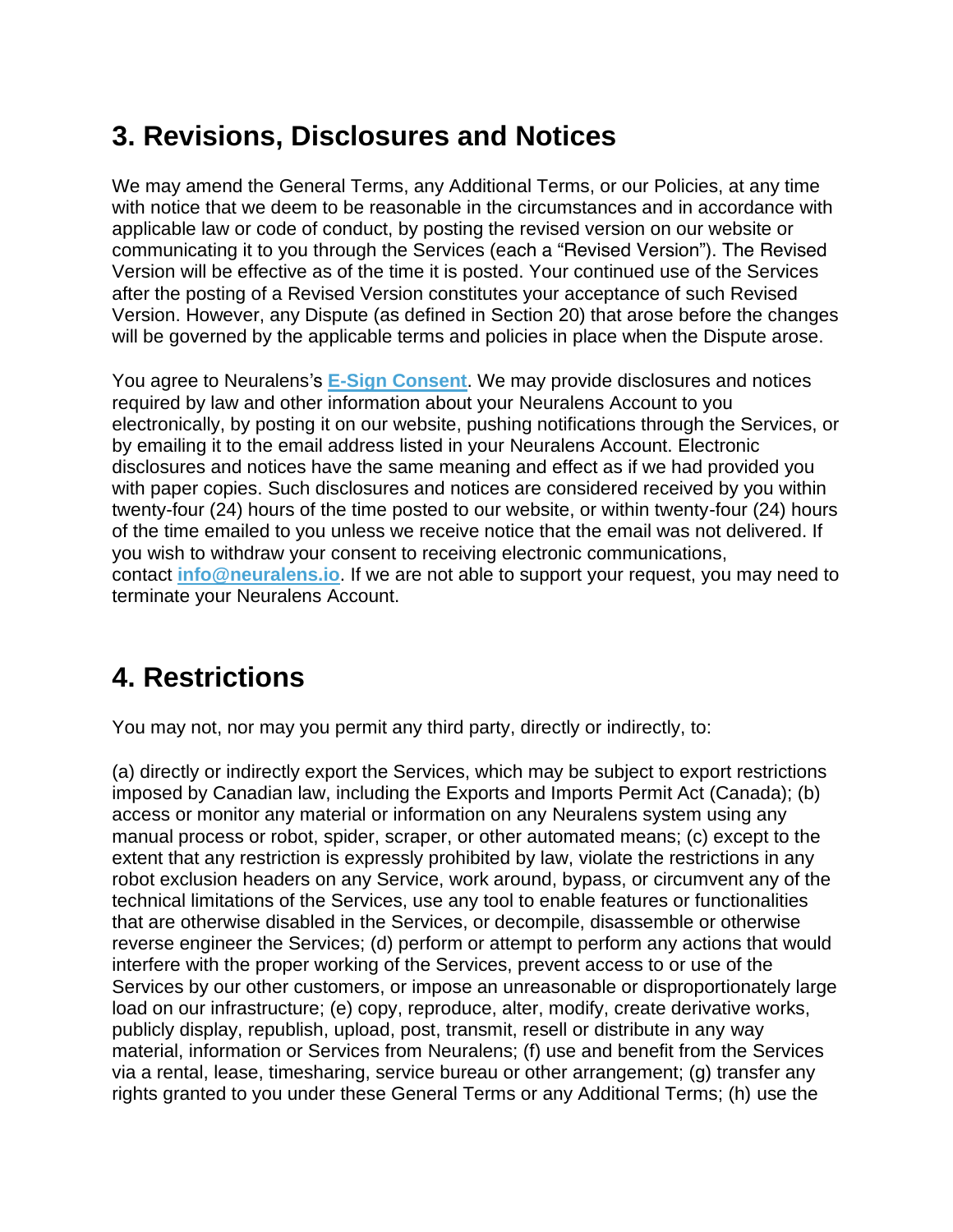Services in a way that distracts or prevents you from obeying traffic or safety laws; (i) use the Services for the sale of firearms, firearm parts, ammunition, weapons or other devices designed to cause physical harm; (j) use the Services for any illegal activity or goods or in any way that exposes you, other Neuralens users, our partners, or Neuralens to harm; or (k) otherwise use the Services except as expressly allowed under these General Terms and applicable Additional Terms.

If we reasonably suspect that your Neuralens Account has been used for an unauthorized, illegal, or criminal purpose, you give us express authorization to share information about you, your Neuralens Account, and any of your transactions with law enforcement.

#### **5. Compatible Mobile Devices and Third Party Carriers**

We do not warrant that the Services will be compatible with your mobile device or carrier. Your use of the Services may be subject to the terms of your agreements with your mobile device manufacturer or your carrier. You may not use a modified device to use the Services if the modification is contrary to the manufacturer's software or hardware guidelines, including disabling hardware or software controls—sometimes referred to as "jail broken."

#### **6. Your Content**

The Services may include functionality for uploading or providing photos, logos, products, loyalty programs, promotions, advertisements and other materials or information ("Content").

You grant us and our subsidiaries, affiliates, and successors a worldwide, nonexclusive, royalty-free, fully-paid, transferable, and sub-licensable right to use, reproduce, modify, adapt, publish, prepare derivative works of, distribute, publicly perform, and publicly display your Content throughout the world in any media in order to provide and promote the Services. You retain all rights in your Content, subject to the rights you granted to us in these General Terms. You may modify or remove your Content via your Neuralens Account or by terminating your Neuralens Account, but your Content may persist in historical, archived or cached copies and versions thereof available on or through the Services.

You will not upload or provide Content or otherwise post, transmit, distribute, or disseminate through the Services any material that: (a) is false, misleading, unlawful, obscene, indecent, lewd, pornographic, defamatory, libelous, threatening, harassing, hateful, abusive, or inflammatory; (b) encourages conduct that would be considered a criminal offense or gives rise to civil liability; (c) breaches any duty toward or rights of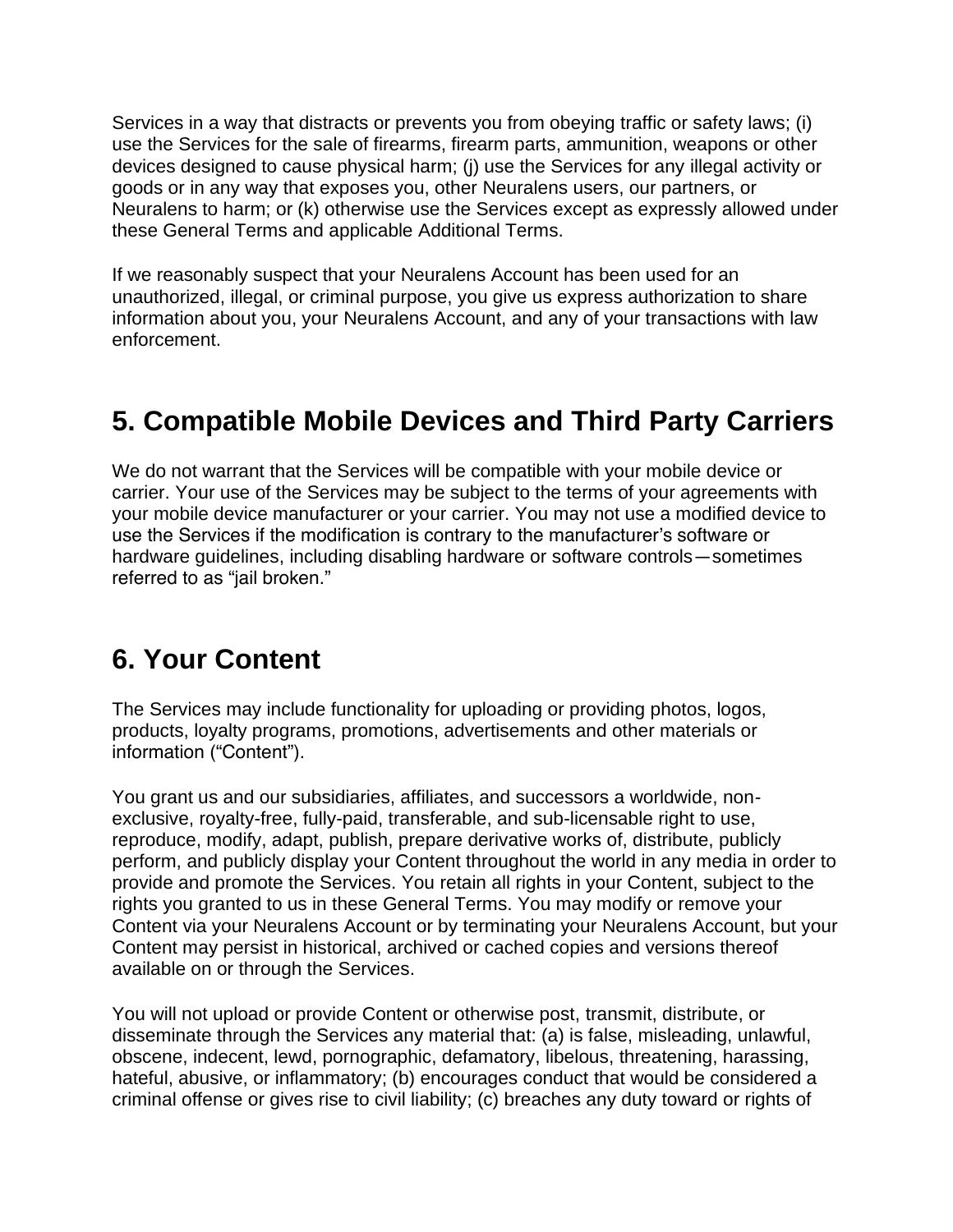any person or entity, including rights of publicity, privacy or trademark; (d) contains corrupted data or any other harmful, disruptive, or destructive files; (e) advertises products or services competitive with Neuralens's or its partners' products and services, as determined by us in our sole discretion; (f) in our sole judgment, is objectionable, restricts or inhibits any person or entity from using or enjoying any portion of the Services, or which may expose Neuralens, its affiliates, its customers or its partners to harm or liability of any nature; or (g) was obtained in breach of any applicable law, including personal privacy statutes, anti-spam legislation and consumer protection laws.

Although we have no obligation to monitor any Content, we have absolute discretion to remove Content at any time and for any reason without notice. You understand that by using the Services, you may be exposed to Content that is offensive, indecent, or objectionable. We take no responsibility and assume no liability for any Content, including any loss of or damage to any of your Content.

# **7. Copyright and Trademark Infringement**

Neuralens respects the copyright and trademark rights of others and asks you to do the same. Neuralens has adopted a **Copyright & [Trademark](https://www.neuralens.io/copyright) Policy** regarding claims that third party material infringes the copyrights or trademarks of others. Neuralens responds to all valid notices of such copyright and trademark infringement, and it is Neuralens's policy to suspend or terminate the access privileges of those who repeatedly infringe the copyrights and trademarks of others.

# **8. Security**

We have implemented technical and organizational measures designed to secure your personal information from accidental loss and from unauthorized access, use, alteration, or disclosure. However, we cannot guarantee that unauthorized third parties will never be able to defeat those measures or use your personal information for improper purposes. You provide your personal information at your own risk.

You are responsible for safeguarding your password and for restricting access to the Services from your compatible mobile devices and computer(s). You will immediately notify us of any unauthorized use of your password or Neuralens Account or any other breach of security. Notwithstanding Sections 20 and 21, in the event of any dispute between two or more parties as to account ownership, we will be the sole arbiter of such dispute in our sole discretion. Our decision (which may include termination or suspension of any Neuralens Account subject to dispute) will be final and binding on all parties.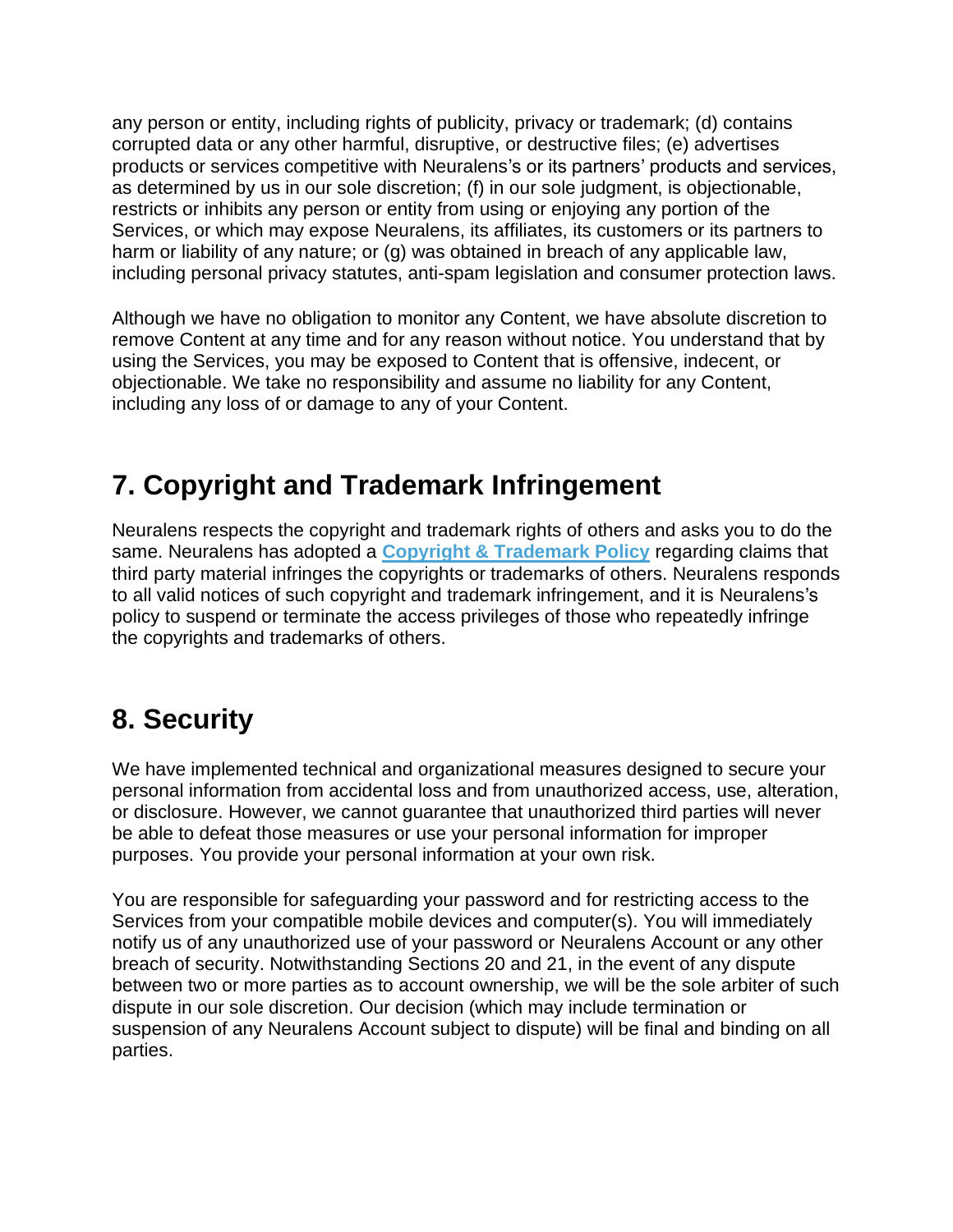# **9. Communications**

You consent to accept and receive communications from us, including e-mail, text messages, calls, and push notifications to the cellular telephone number you provide to us. These communications may be generated by automatic telephone dialing systems which will deliver prerecorded messages, including for the purposes of secondary authentication, receipts, reminders and other notifications. Standard message and data rates applied by your cell phone carrier may apply to the text messages we send you. You may opt-out of receiving communications by following the unsubscribe options we provide to you in those communications. You acknowledge that opting out of receiving communications may impact your use of the Services.

#### **10. Paid Services**

Neuralens may offer Services to be paid for on a recurring basis ("Subscription Services") or on an as-used basis ("A La Carte Services" and, together with the Subscription Services, "Paid Services"). Neuralens has the right to change, delete, discontinue or impose conditions on Paid Services or any feature or aspect of a Paid Service. Subscription Services may subject you to recurring fees and/or terms. By signing up for a Subscription Service, including after any free trial period, you agree to pay us the subscription fee and any applicable taxes as set forth in your Neuralens Account settings or as otherwise agreed in writing ("Subscription Fee"). A La Carte Services may subject you to fees charged per usage and/or terms. By using an A La Carte Service, you agree to pay the fees and any taxes incurred at the time of usage ("A La Carte Fees" and, together with Subscription Fees, the "Paid Service Fees"). All Paid Service Fees are denominated in Canadian dollars, unless otherwise specified.

Paid Service Fees may be paid by debit card, credit card, or deducted from your transaction proceeds. If you link a debit or credit card to your account, you authorize us to collect Paid Service Fees by debit from your linked debit card or charge to your linked credit card. Regardless of payment device, we reserve the right to collect Paid Service Fees by deduction from your transaction proceeds, the Balance (as defined in the Payment Terms) in your Neuralens Account or your linked bank account.

Unless otherwise provided in a Subscription Service's terms, Subscription Fees will be charged on the 1st of every month until cancelled. You may cancel a Subscription Service at any time from your Neuralens Account settings. If you cancel a Subscription Service, you will continue to have access to that Subscription Service through the end of your then current billing period, but you will not be entitled to a refund or credit for any Subscription Fee already due or paid. We reserve the right to change our Subscription Fee upon thirty (30) days' advance notice. Your continued use of Subscription Services after notice of a change to our Subscription Fee will constitute your agreement to such changes.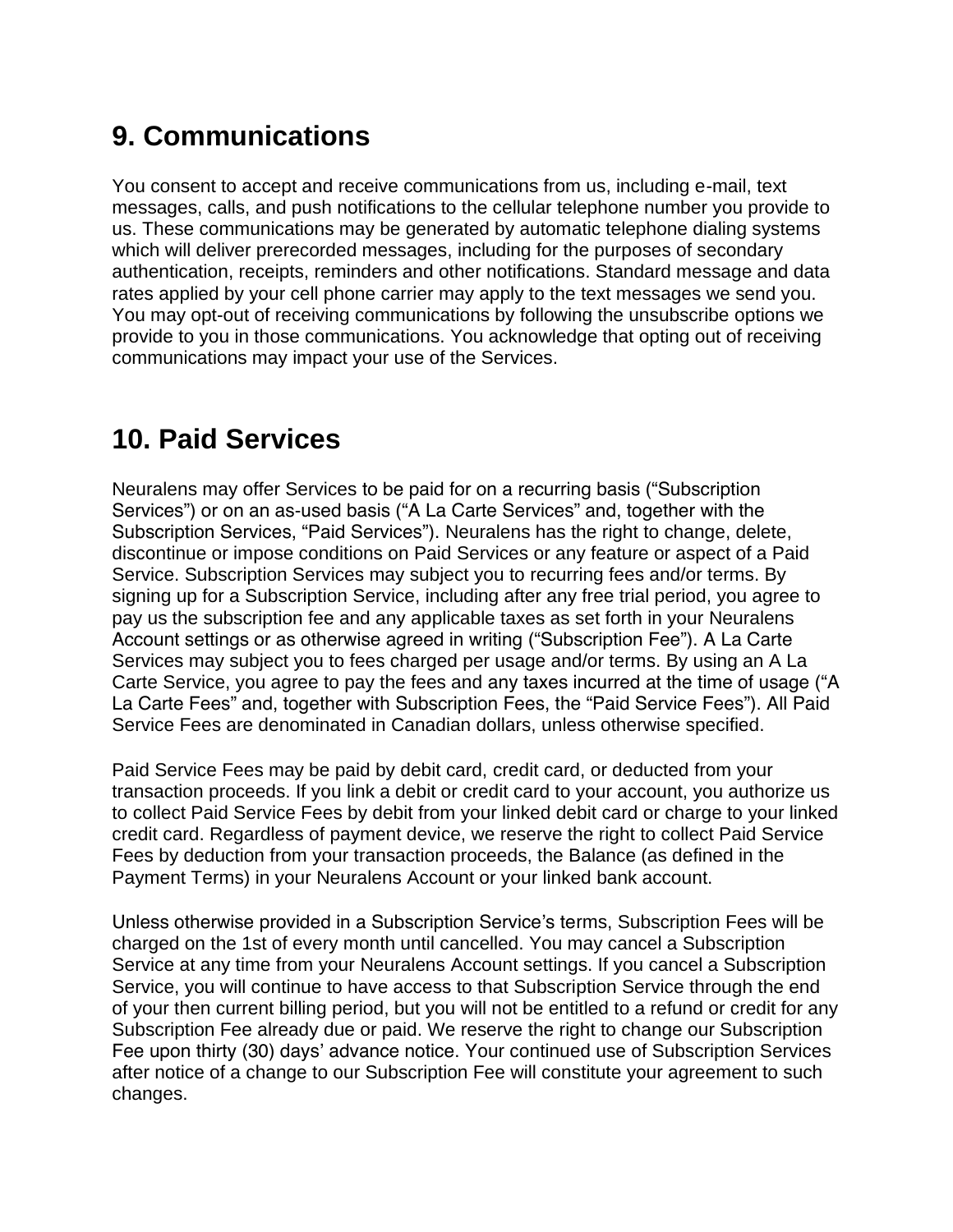# **11. Termination**

We may terminate these General Terms or any Additional Terms, or suspend or terminate your Neuralens Account or your access to any Service, at any time upon notice to you. You may terminate the General Terms and Additional Terms applicable to your Neuralens Account by deactivating your Neuralens Account at any time.

#### **12. Effect of Termination**

If these General Terms or your Neuralens Account is terminated or suspended for any reason: (a) the license and any other rights granted under these General Terms and any Additional Terms will end, (b) we may (but have no obligation to) delete your information and account data stored on our servers, and (c) we will not be liable to you or any third party for compensation, reimbursement, or damages for any termination or suspension of the Services, or for deletion of your information or account data. In addition to any payment obligations under the Payment Terms, the following sections of these General Terms survive and remain in effect in accordance with their terms upon termination: 6 (Your Content), 7 (Copyright and Trademark Infringement), 12 (Effect of Termination), 14 (Ownership), 15 (Indemnity), 16 (Representations and Warranties), 17 (No Warranties), 18 (Limitation of Liability and Damages), 19 (Third Party Products), 20 (Disputes), 21 (Binding Individual Arbitration), 22 (Governing Law), 23 (Limitation on Time to Initiate a Dispute), 24 (Assignment), 25 (Third Party Service and Links to Other Web Sites), and 26 (Other Provisions).

#### **13. Your License**

We grant you a limited, non-exclusive, revocable, non-transferable, non-sublicensable license to use the software that is part of the Services, as authorized in these General Terms. We may make software updates to the Services available to you, which you must install to continue using the Services. Any such software updates may be subject to additional terms made known to you at that time.

# **14. Ownership**

We reserve all rights not expressly granted to you in these General Terms. We own all rights, title, interest, copyright and other worldwide Intellectual Property Rights (as defined below) in the Services and all copies of the Services. These General Terms do not grant you any rights to our trademarks or service marks.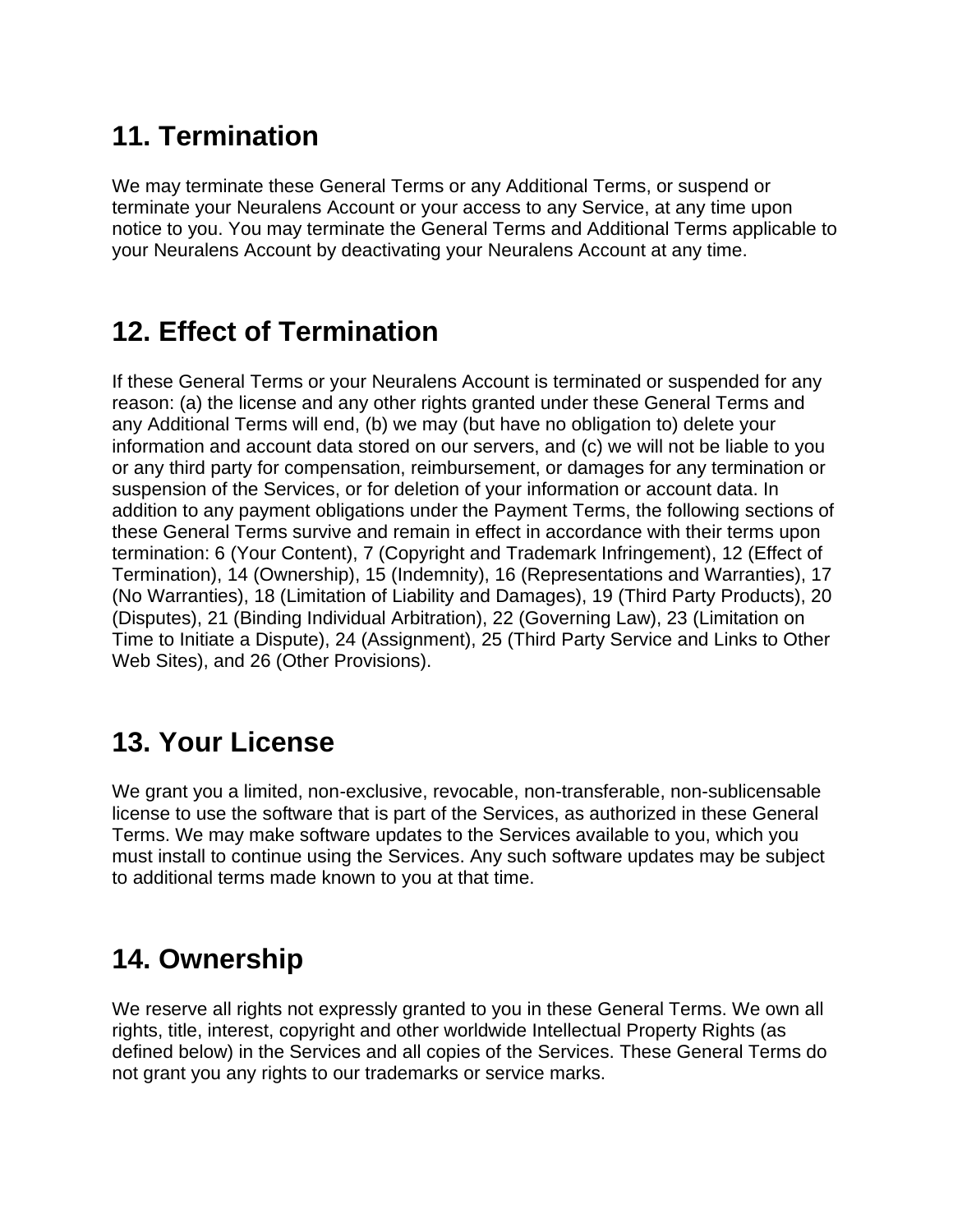For the purposes of these General Terms, "Intellectual Property Rights" means all patent rights, copyright rights, mask work rights, moral rights, rights of publicity, trademark, trade dress and service mark rights, goodwill, trade secret rights, and other intellectual property rights that may exist now or come into existence in the future, and all of their applications, registrations, renewals and extensions, under the laws of any province, country, territory or other jurisdiction.

You may submit comments or ideas about the Services ("Ideas"). By submitting any Idea, you agree that your disclosure is gratuitous, unsolicited, and without restriction, that it will not place us under any fiduciary, confidentiality or other obligation, and that we are free to use the Idea without any additional compensation to you, and/or to disclose the Idea on a non-confidential basis or otherwise to anyone.

# **15. Indemnity**

You will indemnify, defend, and hold us and our processors (and our respective employees, directors, agents, affiliates and representatives) harmless from and against any and all claims, costs, losses, damages, judgments, tax assessments, penalties, interest, and expenses (including reasonable legal' fees) arising out of any claim, action, audit, investigation, inquiry, or other proceeding instituted by a person or entity that arises out of or relates to: (a) any actual or alleged breach of your representations, warranties, or obligations set forth in these General Terms or any applicable Additional Terms; (b) your wrongful or improper use of the Services; (c) your violation of any thirdparty right, including any right of privacy, publicity rights or Intellectual Property Rights; (d) your violation of any law, rule or regulation of Canada (including its provinces and territories) or any other country; and (e) any other party's access and/or use of the Services with your unique name, password or other appropriate security code.

#### **16. Representations and Warranties**

You represent and warrant to us that: (a) you are at least eighteen (18) years of age; (b) you are eligible to register and use the Services and have the right, power, and ability to enter into and perform under these General Terms; (c) any information you provide accurately and truthfully represents your business or personal identity under which you sell goods and services; (d) you and all transactions initiated by you will comply with all federal, provincial, territorial, and local laws, rules, and regulations applicable to you and/or your business, including all laws governing the protection of personal information, anti-spam legislation and consumer protection laws; (e) you will not use the Services, directly or indirectly, for any fraudulent undertaking or in any manner so as to interfere with the operation of the Services; and (f) your use of the Services will be in compliance with these General Terms.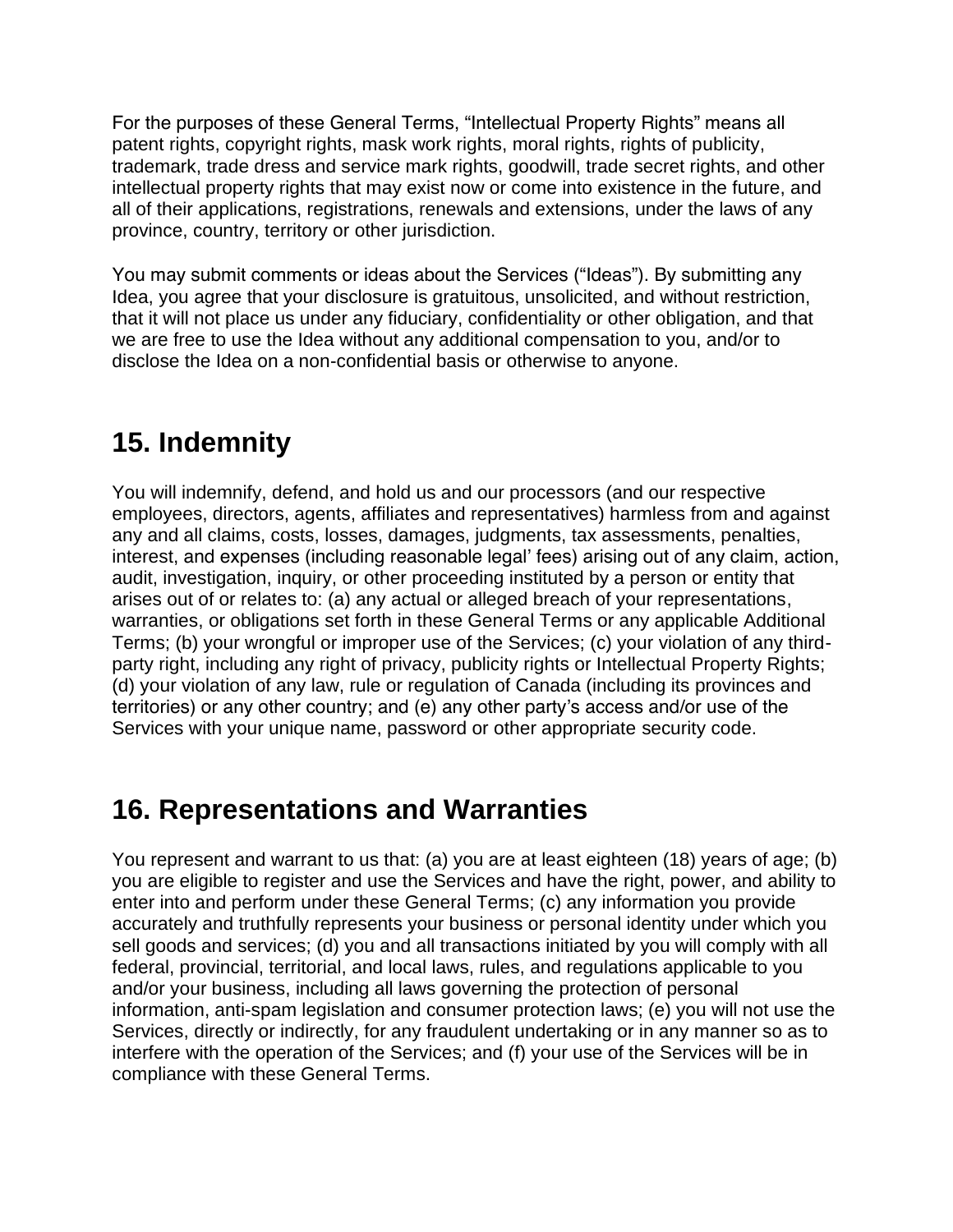### **17. No Warranties**

THE USE OF "NEURALENS" IN SECTIONS 17 AND 18 MEANS NEURALENS, ITS PROCESSORS, ITS SUPPLIERS, AND ITS LICENSORS (AND THEIR RESPECTIVE SUBSIDIARIES, AFFILIATES, AGENTS, DIRECTORS, AND EMPLOYEES).

THE SERVICES ARE PROVIDED "AS IS" WITHOUT REPRESENTATION OR WARRANTY, WHETHER EXPRESS, IMPLIED, OR STATUTORY. WITHOUT LIMITING THE FOREGOING, NEURALENS SPECIFICALLY DISCLAIMS ANY IMPLIED WARRANTIES OF MERCHANTABILITY, FITNESS FOR A PARTICULAR PURPOSE, OR NON-INFRINGEMENT.

NEURALENS DOES NOT WARRANT OR GUARANTEE THAT THE SERVICES ARE ACCURATE, RELIABLE OR CORRECT; THAT THE SERVICES WILL MEET YOUR REQUIREMENTS; THAT THE SERVICES WILL BE AVAILABLE AT ANY PARTICULAR TIME OR LOCATION, UNINTERRUPTED, ERROR-FREE, WITHOUT DEFECT OR SECURE; THAT ANY DEFECTS OR ERRORS WILL BE CORRECTED; OR THAT THE SERVICES ARE FREE OF VIRUSES OR OTHER HARMFUL COMPONENTS.

Neuralens does not warrant, endorse, guarantee, or assume responsibility for any product or services advertised or offered by a third party. Neuralens does not have control of, or liability for, goods or services that are paid for using the Services.

#### **18. Limitations of Liability and Damages**

TO THE MAXIMUM EXTENT PERMITTED BY APPLICABLE LAW, IN NO EVENT WILL NEURALENS BE LIABLE FOR ANY DIRECT, INDIRECT, PUNITIVE, INCIDENTAL, SPECIAL, CONSEQUENTIAL, OR EXEMPLARY DAMAGES, INCLUDING WITHOUT LIMITATION DAMAGES FOR LOSS OF PROFITS, GOODWILL, USE, DATA, OR OTHER INTANGIBLE LOSSES, THAT RESULT FROM THE USE OF, INABILITY TO USE, OR UNAVAILABILITY OF THE SERVICES. IN ALL CASES, NEURALENS WILL NOT BE LIABLE FOR ANY LOSS OR DAMAGE THAT IS NOT REASONABLY FORESEEABLE.

UNDER NO CIRCUMSTANCES WILL NEURALENS BE RESPONSIBLE FOR ANY DAMAGE, LOSS, OR INJURY RESULTING FROM HACKING, TAMPERING, OR OTHER UNAUTHORIZED ACCESS OR USE OF THE SERVICES OR YOUR NEURALENS ACCOUNT, OR THE INFORMATION CONTAINED THEREIN.

TO THE MAXIMUM EXTENT PERMITTED BY APPLICABLE LAW, THE TOTAL LIABILITY OF NEURALENS IS LIMITED TO THE GREATER OF (A) THE AMOUNT OF FEES EARNED BY US IN CONNECTION WITH YOUR USE OF THE SERVICES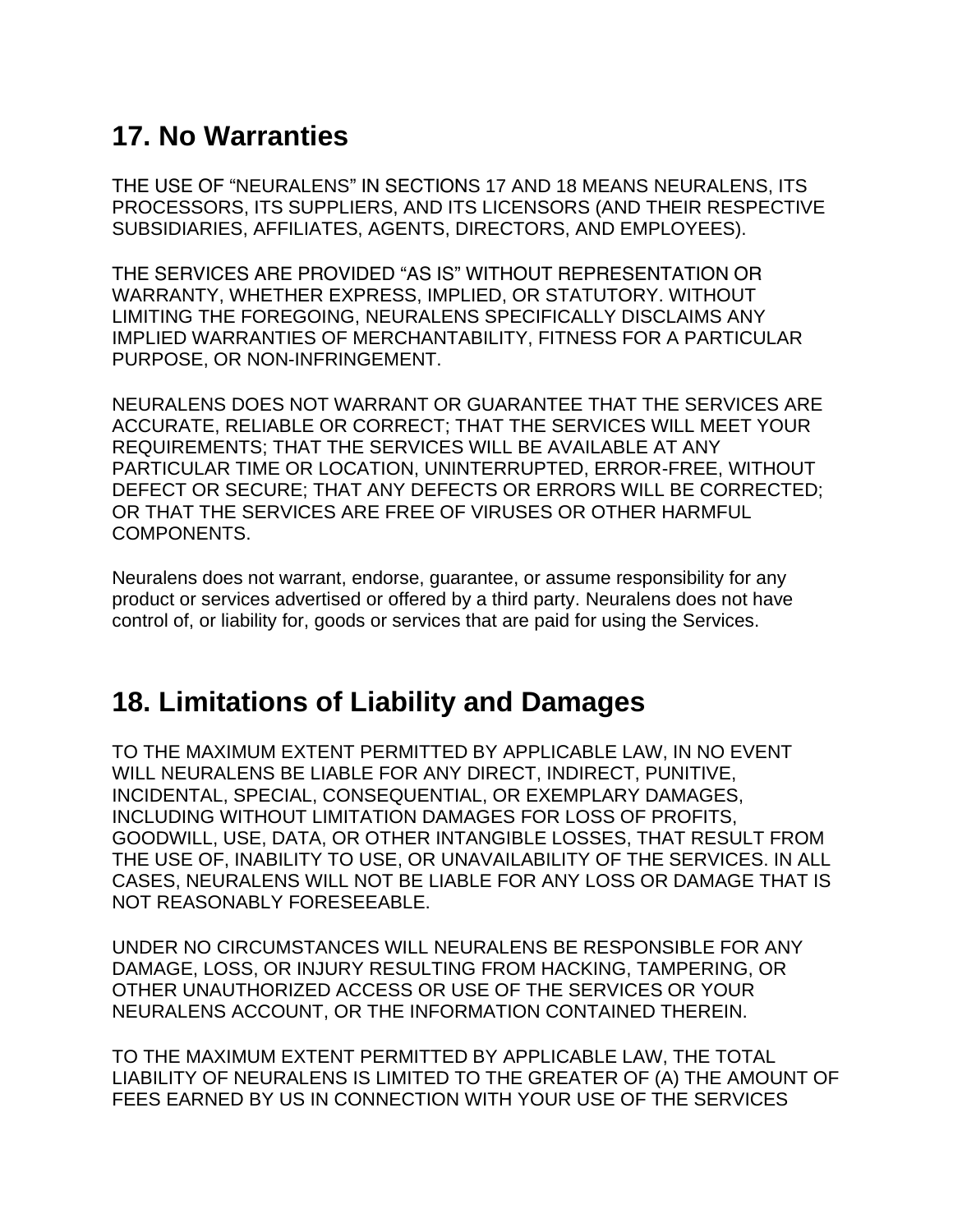DURING THE THREE (3) MONTH PERIOD IMMEDIATELY PRECEDING THE EVENT GIVING RISE TO THE CLAIM FOR LIABILITY, OR (B) \$500.

The Services may be controlled and operated from facilities in the United States. Neuralens makes no representations that the Services are appropriate or available for use other than in Canada. Those who access or use the Services from other jurisdictions do so at their own volition and are entirely responsible for compliance with all applicable Canadian and local laws and regulations, including but not limited to export and import regulations. You represent that you are not a person or entity described or designated under the provisions of any Canadian anti-terrorism or sanctions legislation (including under the Criminal Code (Canada), the Special Economic Measures Act (Canada) or the United Nations Act (Canada), or any associated regulations thereof) (a "Listed Person"). You may not use the Services if you are or become a Listed Person. Unless otherwise explicitly stated, all materials found on the Services are solely directed to individuals, companies, or other entities located in Canada.

#### **19. Third Party Products**

All third party hardware and other products included or sold with the Services are provided solely according to the warranty and other terms specified by the manufacturer, who is solely responsible for service and support for its product. For service, support, or warranty assistance, you should contact the manufacturer directly. NEURALENS MAKES NO REPRESENTATIONS OR WARRANTIES, EXPRESS OR IMPLIED, WITH RESPECT TO SUCH THIRD PARTY PRODUCTS, AND EXPRESSLY DISCLAIMS ANY WARRANTY OR CONDITION OF MERCHANTABILITY, NON-INFRINGEMENT, OR FITNESS FOR A PARTICULAR PURPOSE.

#### **20. Disputes**

"Disputes" are defined as any claim, controversy, or dispute between you and Neuralens, its processors, suppliers or licensors (or their respective affiliates, agents, directors or employees), including any claims relating in any way to these General Terms, any Additional Terms, or the Services, or any other aspect of our relationship.

# **21. Binding Individual Arbitration**

You and Neuralens agree to arbitrate any and all Disputes by a neutral arbitrator who has the power to award the same damages and relief that a court can. ANY ARBITRATION UNDER THESE GENERAL TERMS WILL ONLY BE ON AN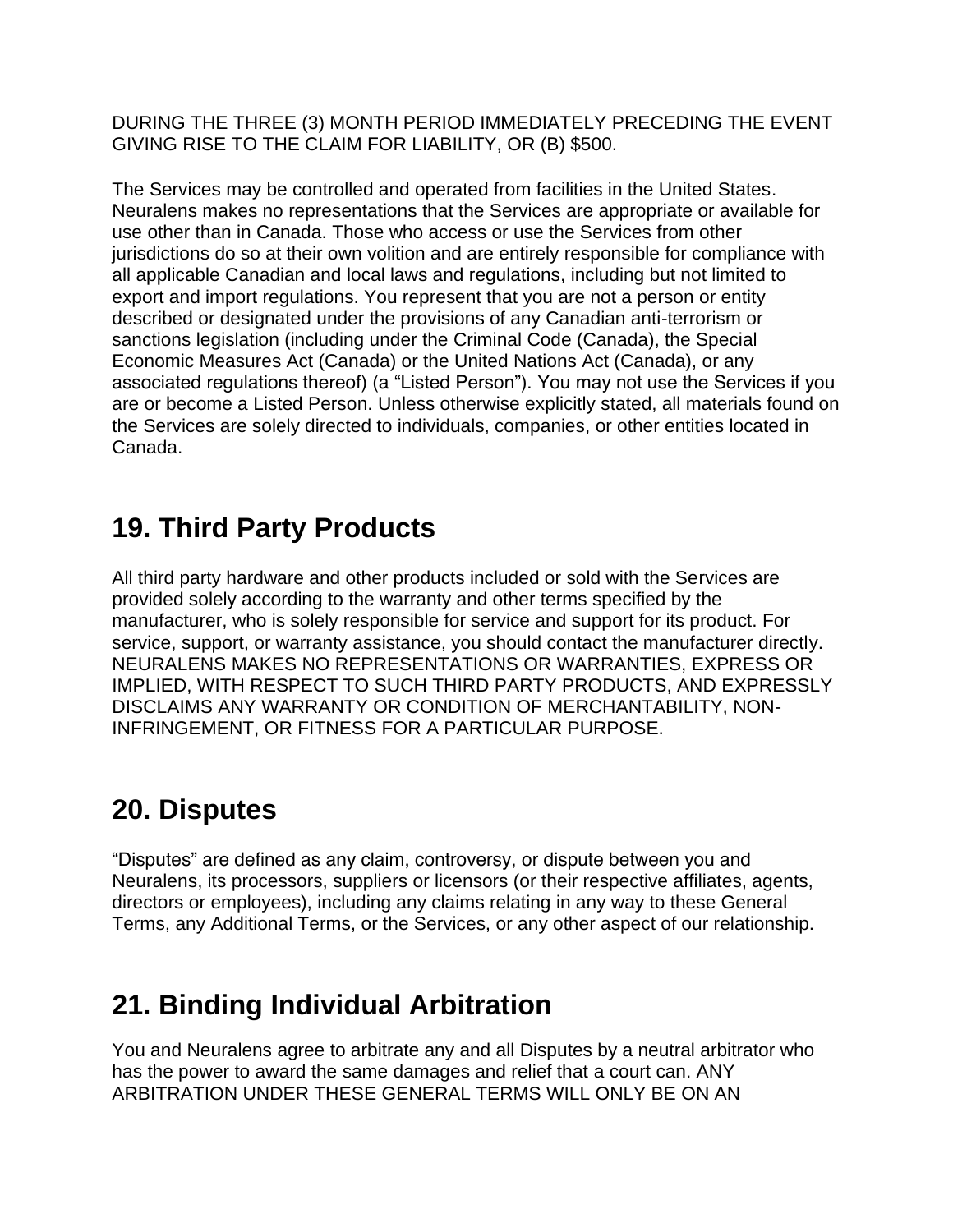INDIVIDUAL BASIS; CLASS ARBITRATIONS, CLASS ACTIONS, PRIVATE ATTORNEY GENERAL ACTIONS, REPRESENTATIVE ACTIONS AND CONSOLIDATION WITH OTHER ARBITRATIONS ARE NOT PERMITTED. YOU WAIVE ANY RIGHT TO HAVE YOUR CASE DECIDED BY A JURY AND YOU WAIVE ANY RIGHT TO PARTICIPATE IN A CLASS ACTION AGAINST NEURALENS. If any provision of this arbitration agreement is found unenforceable, the unenforceable provision will be severed, and the remaining arbitration terms will be enforced (but in no case will there be a class or representative arbitration). All Disputes will be resolved finally and exclusively by binding individual arbitration with a single arbitrator administered by the American Arbitration Association (**[https://www.adr.org](https://www.adr.org/)**), where such arbitration is conducted in the United States, or JAMS

(**[https://www.jamsadr.com](https://www.jamsadr.com/)**) or the International Centre for Dispute Resolution Canada (**[https://www.icdr.org](https://www.icdr.org/)**), where such arbitration is conducted in Canada. The Federal Arbitration Act, 9 U.S.C. §§ 1-16, fully applies to any arbitration that takes place within the United States. Consumer claimants (individuals whose transaction is intended for personal, family, or household use) may elect to pursue their claims in their local smallclaims court rather than through arbitration so long as their matter remains in small claims court and proceeds only on an individual (non-class or non-representative) basis. If you are a consumer bringing a claim relating to personal, household, or family use under a consumer protection law of a province or territory, any arbitration hearing will occur within such jurisdiction and be governed by the laws of such jurisdiction. Otherwise, any arbitration hearing will occur in: (a) San Francisco, California, for Disputes involving Neuralens Technologies Inc. ; (b) Toronto, Ontario, for Disputes involving Neuralens Canada and/or Neuralens Technologies; (c) another mutually agreeable location; or (d) a location ordered by the arbitrator. The arbitrator's award will be binding on the parties and may be entered as a judgment in any court of competent jurisdiction. We will pay the arbitration fees due to the arbitrator for individual arbitrations brought in accordance with this section. If you prevail on any claim for which you are legally entitled to legal fees, you may seek to recover those fees from the arbitrator. For any claim where you are seeking relief, we will not seek to have you pay our legal fees, even if fees might otherwise be awarded, unless the arbitrator determines that your claim was frivolous. For purposes of this arbitration provision, references to you and Neuralens also include respective subsidiaries, affiliates, agents, employees, predecessors, successors and assigns as well as authorized users or beneficiaries of the Services. Subject to and without waiver of the arbitration provisions above: (i) you agree that any judicial proceedings (other than small claims actions in consumer cases) involving Neuralens Technologies Inc. will be brought in and you hereby consent to the exclusive jurisdiction and venue in the state courts in the City and County of San Francisco, California, or federal court for the Northern District of California; and (ii) you agree that any judicial proceedings (other than small claims actions in consumer cases) involving Neuralens Canada and/or Neuralens Technologies will be brought in and you hereby consent to the exclusive jurisdiction and venue in the provincial or federal courts in the City of Toronto, Ontario.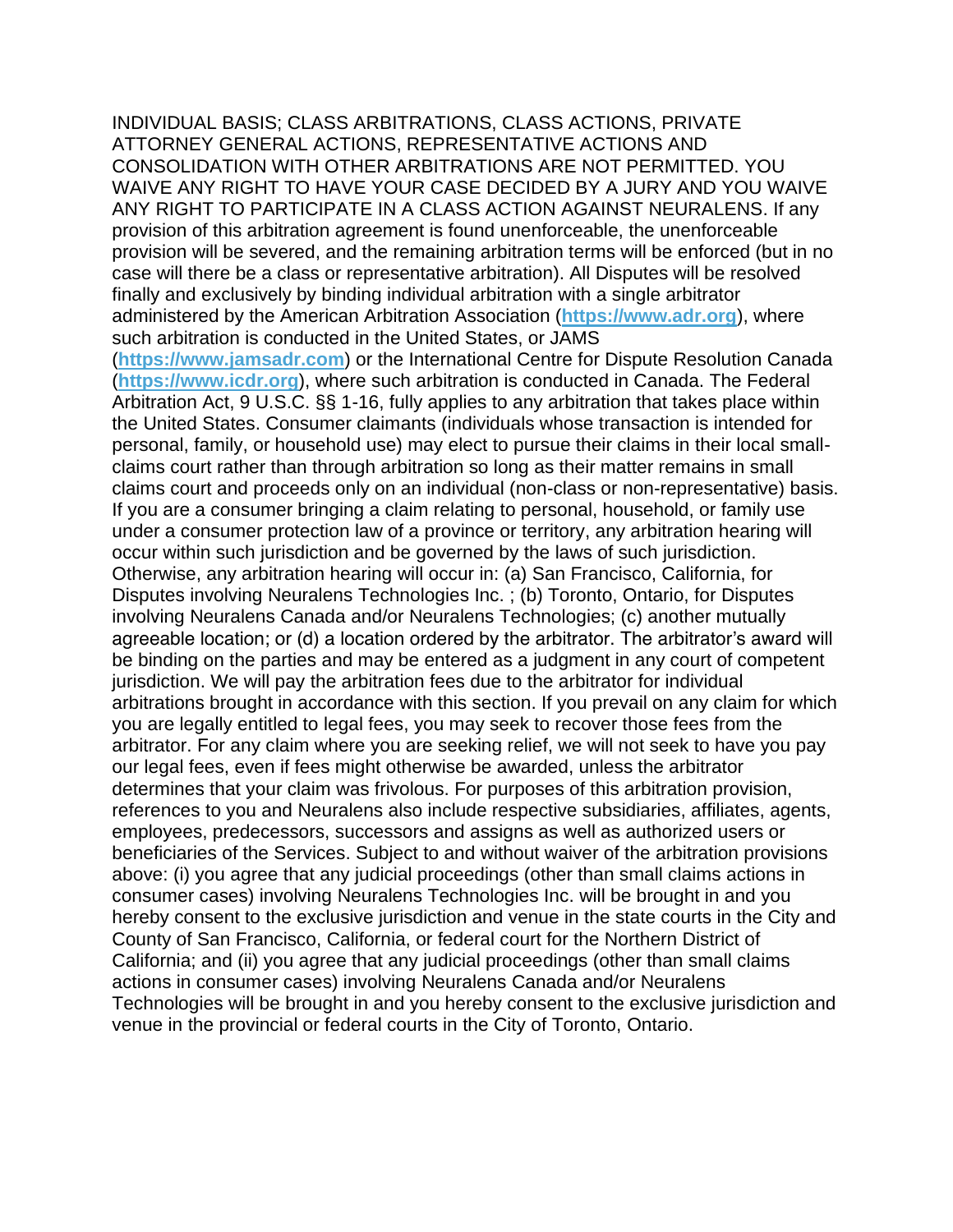# **22. Governing Law**

With respect to Neuralens Technologies Inc. , these General Terms, any Additional Terms and any related Dispute will be governed by California law and/or applicable United States federal law (including the Federal Arbitration Act) as applied to agreements entered into and to be performed entirely within California, without regard to choice of law or conflicts of law principles. With respect to Neuralens Canada and/or Neuralens Technologies, these General Terms, any Additional Terms and any related Dispute will be governed by Ontario law and/or applicable Canadian federal law, without regard to choice of law or conflicts of law principles.

#### **23. Limitation on Time to Initiate a Dispute**

Any action or proceeding by you relating to any Dispute must commence within one year after the cause of action accrues or you shall be deemed to have waived any such right.

## **24. Assignment**

These General Terms, any Additional Terms and any rights and licenses granted hereunder or thereunder may not be transferred or assigned by you and any attempted transfer or assignment will be null and void.

# **25. Third Party Services and Links to Other Web Sites**

You may be offered services, products and promotions provided by third parties and not by Neuralens ("Third Party Services"). If you decide to use Third Party Services you will be responsible for reviewing and understanding the terms and conditions for these services. We are not responsible for the performance of any Third Party Services. The Services may contain links to third party websites. The inclusion of any website link does not imply an approval, endorsement, or recommendation by Neuralens. Such third party websites are not governed by these General Terms. You access any such website at your own risk. We expressly disclaim any liability for these websites. When you use a link to go from the Services to a third party website, our Privacy Policy is no longer in effect. Your browsing and interaction on a third party website, including those that have a link in the Services, are subject to that website's own terms, rules and policies.